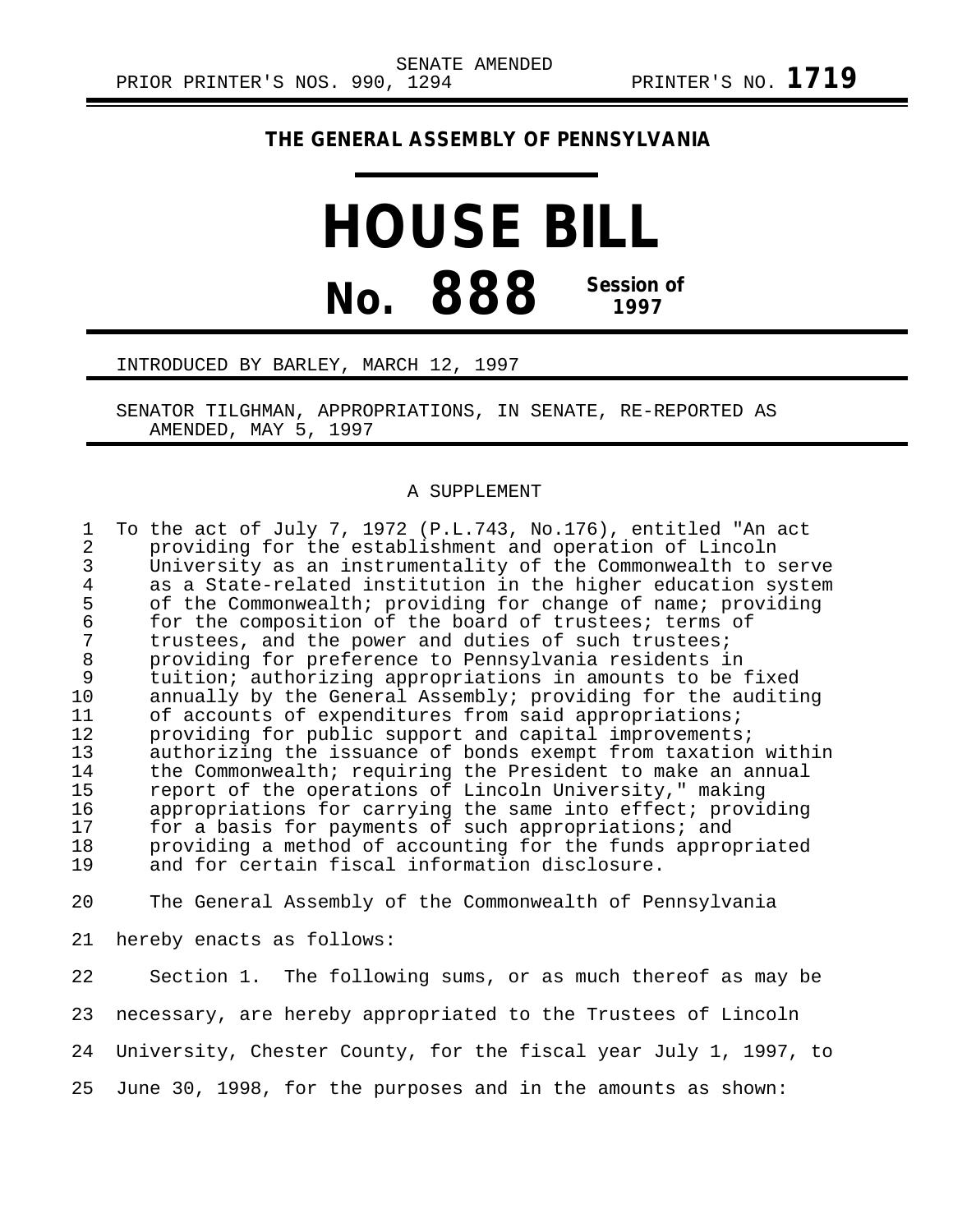1 (<del>1) For educational and general expenses. No</del>  $\sim$ 2 funds may be allocated from this appropriation 3 unless any tuition increase for the 1997-1998 4 school year remains under 4.5% for Pennsylvania 5 resident students................................. \$9,958,000 6 (1) FOR EDUCATIONAL AND GENERAL EXPENSES...... \$9,958,000 < 7 (2) To enhance the recruitment and retention 8 of disadvantaged students......................... 327,000 9 (3) For the International Affairs Institute... 295,000 10 (4) FOR SPECIAL PROJECTS...................... 104,000 < 11 Section 2. Payments to Lincoln University on account of the 12 appropriations for the items provided in section 1 shall be made 13 on the basis of costs during the fiscal year. 14 Section 3. (a) Payments to Lincoln University of the 15 appropriations provided in section 1 shall be made monthly 16 during the fiscal year. 17 (b) Such monthly payments shall be made in accordance with 18 the provisions of section 2 on the basis of estimated costs. The 19 estimate of costs shall be submitted by Lincoln University to 20 the Secretary of Education, the General Assembly and the State 21 Treasurer not later than 30 days prior to the date on which such 22 payment is to be made. 23 Section 4. (a) Lincoln University shall apply the moneys 24 appropriated by this act only for such purposes as are permitted 25 in this act and shall at all times maintain proper records 26 showing the application of such moneys. Not later than 120 days 27 after the close of the fiscal year to which this act relates, 28 Lincoln University shall file, with the Secretary of Education, 29 the General Assembly and the Auditor General of the 30 Commonwealth, a statement setting forth the amounts and purposes 19970H0888B1719 - 2 -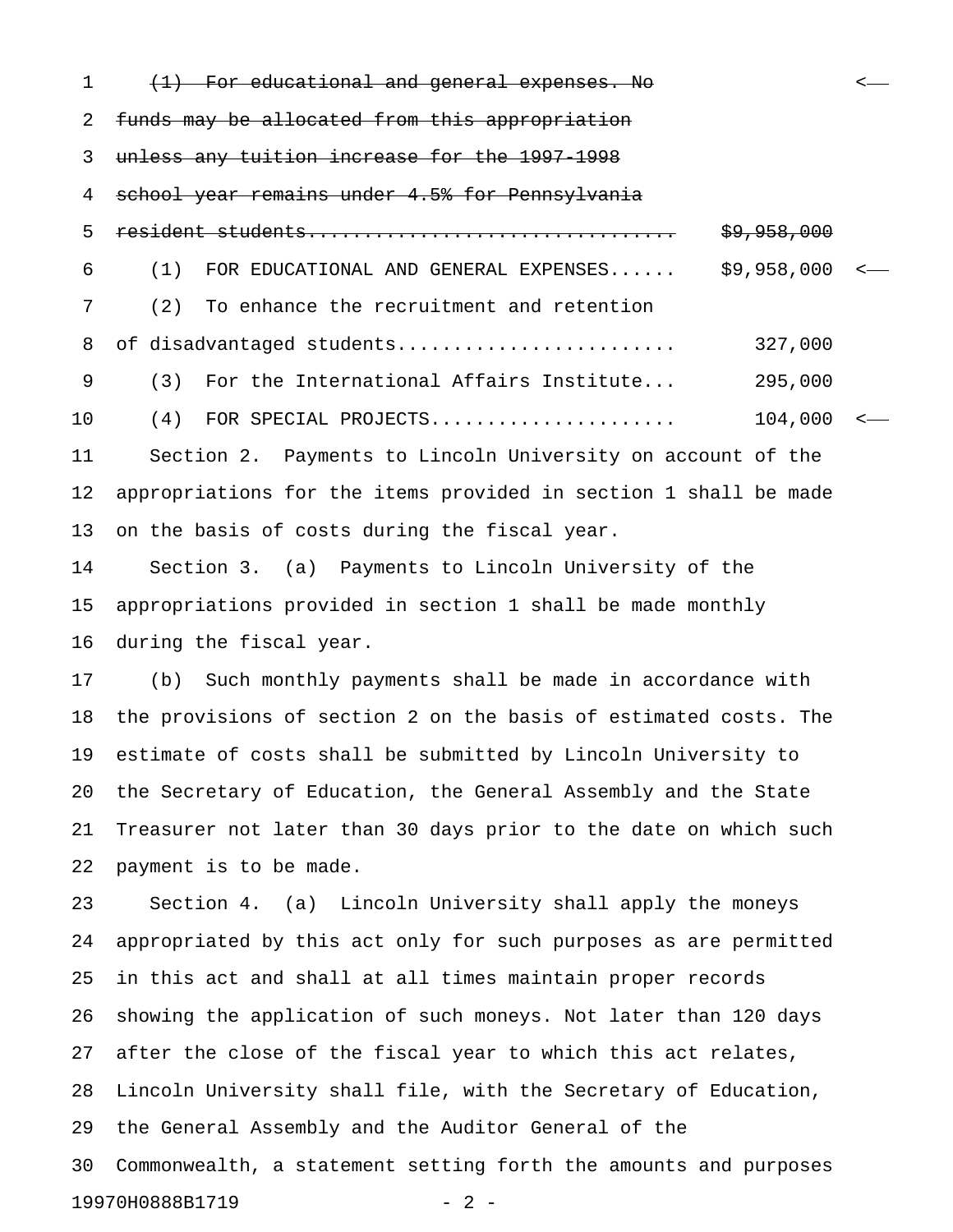1 of all expenditures made from moneys appropriated by this act 2 and costs, as provided in section 2, used as a basis for receipt 3 of any appropriation during said fiscal year.

4 (b) Such statement of expenditures and costs shall be 5 reviewed by the Auditor General of the Commonwealth, and he 6 shall have the right, in respect to the moneys appropriated by 7 this act, to audit and disallow expenditures made for purposes 8 not permitted by this act and to cause such sums to be recovered 9 and paid by Lincoln University to the State Treasurer. In 10 respect to expenditures made by the university from moneys other 11 than those appropriated by this act, the Auditor General shall 12 have the right to review only, and he shall file annually with 13 the General Assembly such information concerning said 14 expenditures as the General Assembly or any of its committees 15 may require.

16 Section 5. A report shall be submitted to the Governor and 17 the Appropriations and Education Committees of the Senate and 18 House of Representatives and shall include data for all 19 programs. The report, to be submitted prior to September 1, 20 1998, shall cover the 12-month period beginning with the summer 21 term 1997 and shall include:

22 (1) The following counts and distributions for each term 23 during the period:

24 (i) The definitions and numbers of faculty members employed 25 full time, of faculty members employed part time, of full-time 26 students enrolled in graduate courses, of full-time students 27 enrolled in undergraduate courses, of part-time students 28 enrolled in graduate courses and of part-time students enrolled 29 in undergraduate courses.

30 (ii) The total numbers of undergraduate student credit 19970H0888B1719 - 3 -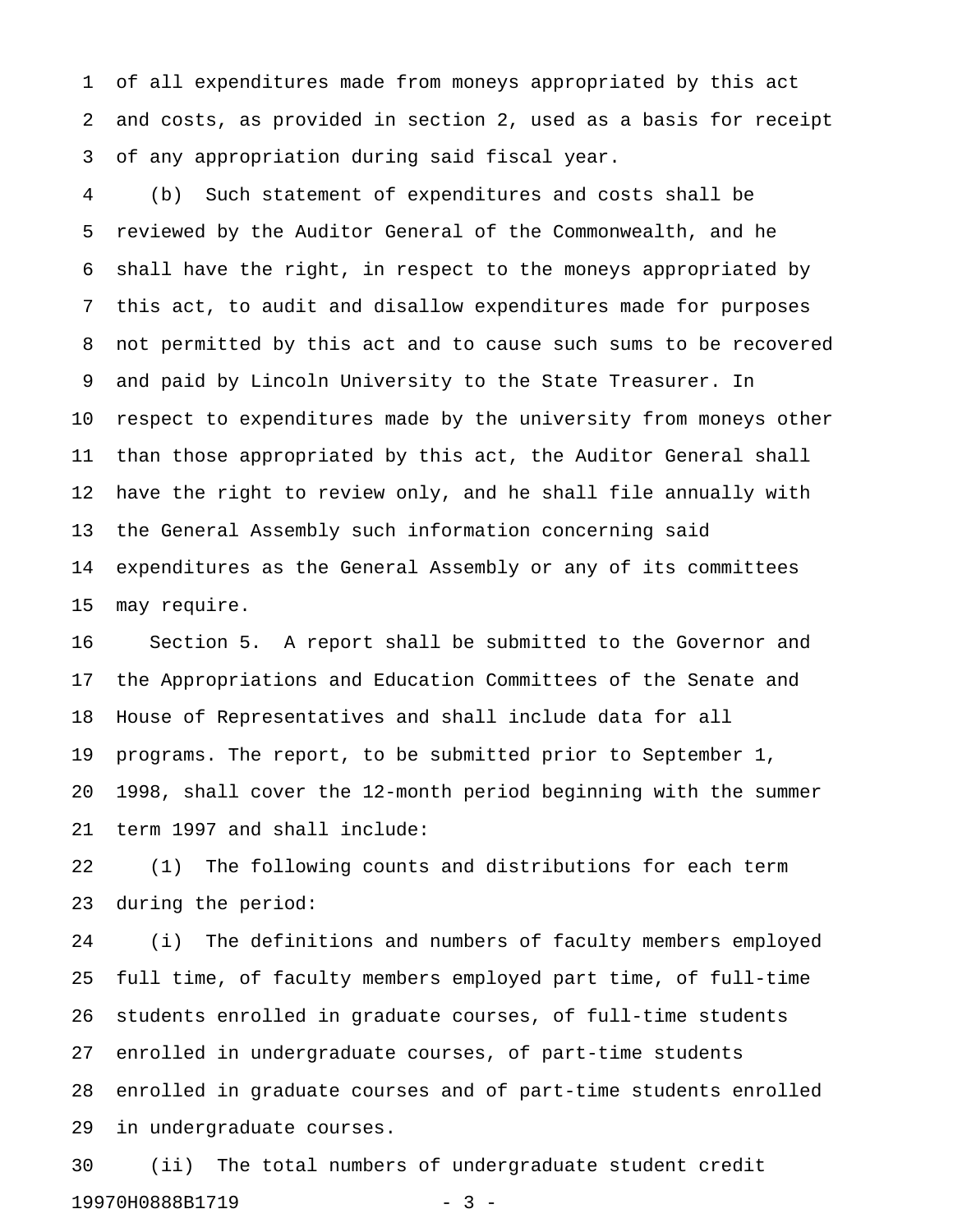1 hours, divided into lower division and upper division course 2 levels, and of graduate student credit hours, divided into three 3 course levels--master's, first professional and doctoral.

4 (iii) The number of different courses scheduled by level of 5 instruction and the number of sections of individual instruction 6 scheduled by level of instruction, each further subdivided by 7 two-digit Classification of Instructional Program (CIP) 8 categories of instructional programs of higher education as 9 defined by the National Center for Education Statistics, United 10 States Department of Education.

11 (iv) The number of terms scheduled and the dates thereof. 12 (2) For the summer term and the following academic year in 13 total and for each two-digit CIP program category, a 14 classification of faculty members or other professional 15 employees by title, including: professor, associate professor, 16 assistant professor, instructor, lecturer, research associate, 17 librarian and academic administrator; faculty members or other 18 professional employees under each title to be subdivided by type 19 of assignment: teaching and nonteaching; and each such set of 20 faculty members or other professional employees to be further 21 subdivided by type of employment: full-time or part-time; and 22 the following aggregates for each such subdivided 23 classification:

24 (i) The number of faculty and other professional employees 25 and their full-time equivalence in instructional and 26 noninstructional functions.

27 (ii) The sum of credits assigned to undergraduate classroom 28 courses and the sum of credits assigned to graduate classroom 29 courses taught, divided into lower division, upper division, 30 master's, first professional and doctoral course levels.

19970H0888B1719 - 4 -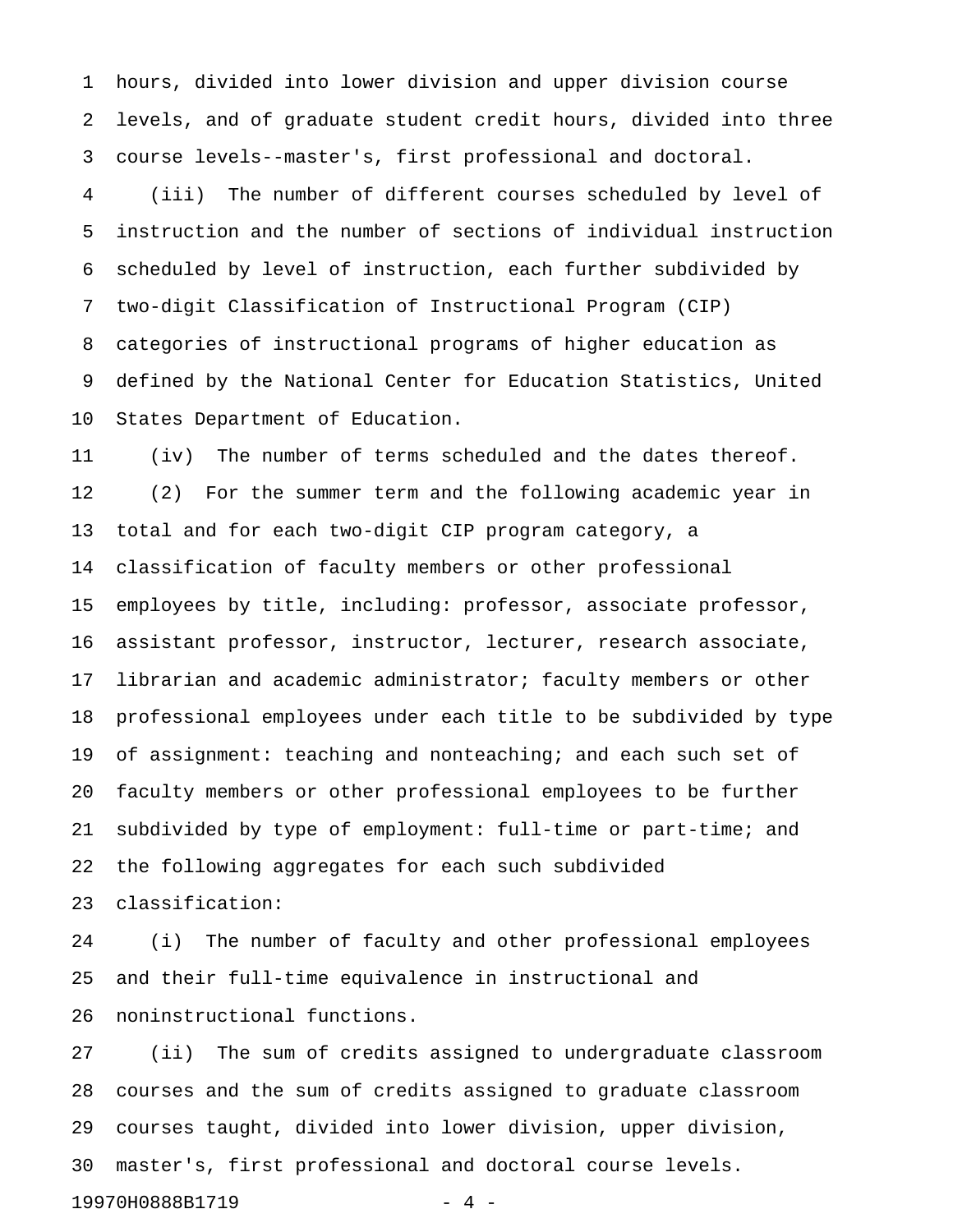1 (iii) The sum of credits assigned to undergraduate 2 individual instruction courses and the sum of credits assigned 3 to graduate individual instruction courses taught, divided into 4 lower division, upper division, master's, first professional and 5 doctoral course levels.

6 (iv) The sum of undergraduate classroom student credit hours 7 and the sum of graduate classroom student credit hours 8 generated, divided into lower division, upper division, 9 master's, first professional and doctoral course levels. 10 (v) The sum of undergraduate individual instruction student 11 credit hours and the sum of graduate individual instruction 12 student credit hours generated, divided into lower division,

13 upper division, master's, first professional and doctoral course 14 levels.

15 (vi) The total salary paid for instructional functions and 16 for noninstructional functions and the amount of this salary 17 paid for each of these functions from university funds, Federal 18 funds and other funds.

19 (3) For each term of the period covered for each faculty 20 member employed full time identified by two-digit CIP program 21 category and title, the report shall contain an analysis of the 22 average hours per week spent in university-related activities, 23 stating specifically hours spent in undergraduate classroom 24 contact and graduate classroom contact, hours spent in 25 preparation, hours spent in research and hours spent in public 26 service.

27 Section 6. In addition to the requirements in section 5 28 relative to this appropriation, the report covering the 12-month 29 period beginning with the summer term 1997 shall include for all 30 programs of the university:

19970H0888B1719 - 5 -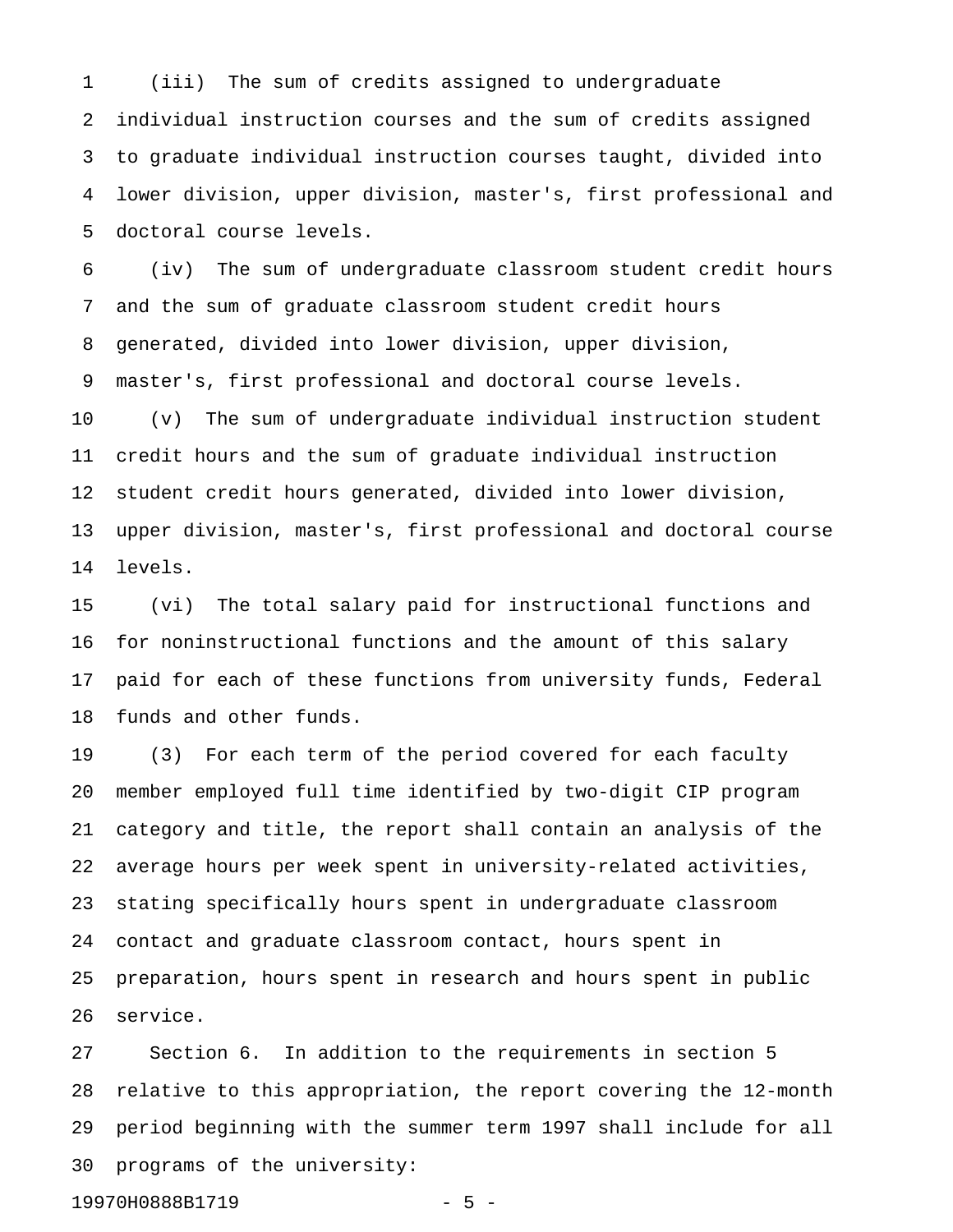1 (1) Minimum number of credits required for a baccalaureate 2 degree and for a master's degree.

3 (2) Number of bachelor's degrees, master's degrees, first 4 professional degrees and doctoral degrees awarded in 1993, 1994, 5 1995, 1996, 1997 and estimated 1998.

6 Section 7. (a) The following words and phrases when used in 7 this section shall have the meanings given to them in this 8 subsection unless the context clearly indicates otherwise:

9 "Academic and administrative support units." Any 10 organizational entity, as defined in the organizational manual 11 of the university, that reports directly to the president of the 12 university, chief academic officer or vice president, including 13 the office of the president, chief academic officer and vice 14 president.

15 "Expenditures." Disbursements of State appropriations, 16 tuition and fees supporting educational and general categories 17 as defined in the Higher Education Finance Manual, Department of 18 Health, Education and Welfare, 1975, or disbursement, supported 19 by State appropriations, tuition or fees, to support a defined 20 project or program under subsection (b)(3).

21 "Revenue." All State appropriations and tuition and fees. 22 (b) Lincoln University shall disclose the following: 23 (1) Revenue and expenditure budgets of the university's 24 academic and administrative support units for the current fiscal 25 year.

26 (2) The actual revenue and expenditures for the prior year 27 in the same format as the information reported under paragraph 28 (1).

29 (3) For any defined project or program which is the subject 30 of a specific line item appropriation from the General Fund, the 19970H0888B1719 - 6 -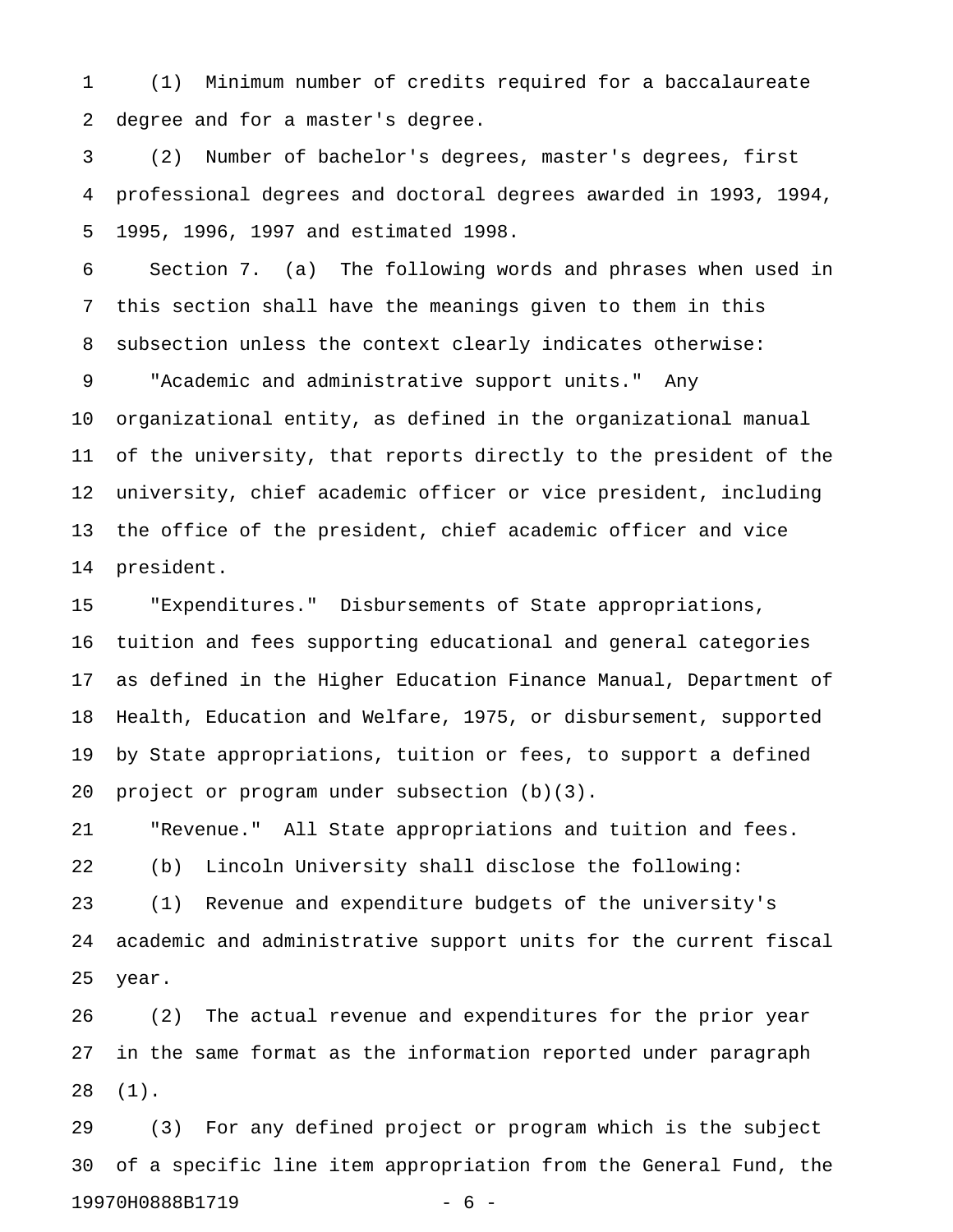1 university shall disclose the following:

2 (i) Revenue and expenditure budgets of the defined program 3 or project for the current fiscal year.

4 (ii) The actual revenue and expenditures of the defined 5 program or project for the prior year in the same format as the 6 information reported under paragraph (1).

7 (4) The revenue and expenditures of any auxiliary enterprise 8 which is directly funded in whole or in part by tuition or a 9 State appropriation for the current fiscal year.

10 (c) The university shall provide the following additional 11 information for the prior fiscal year for each academic or 12 administrative support unit, for each defined project or program 13 and for any auxiliary enterprise:

14 (1) The number of employees by academic rank and by 15 classification the number of administrators, staff, clerical and 16 technical service employees.

17 (2) Median and mean salary by academic rank and by 18 classification the median and mean salaries of administrators, 19 staff, clerical and technical service employees.

20 (3) Nonsalary compensation as a percentage of salary. 21 Nonsalary compensation shall include, but not be limited to, 22 medical benefits, life insurance benefits, pension benefits, 23 leave benefits, employer Social Security payments and workers' 24 compensation benefits.

25 (4) A statement of the university's retirement policies. 26 (5) A policy statement relating to a reduction of tuition 27 for employees' family members.

28 (6) A list of purchase of service contracts which exceed 29 \$1,000 by category of service, including, but not limited to, 30 legal, instructional, management, accounting, architecture, 19970H0888B1719 - 7 -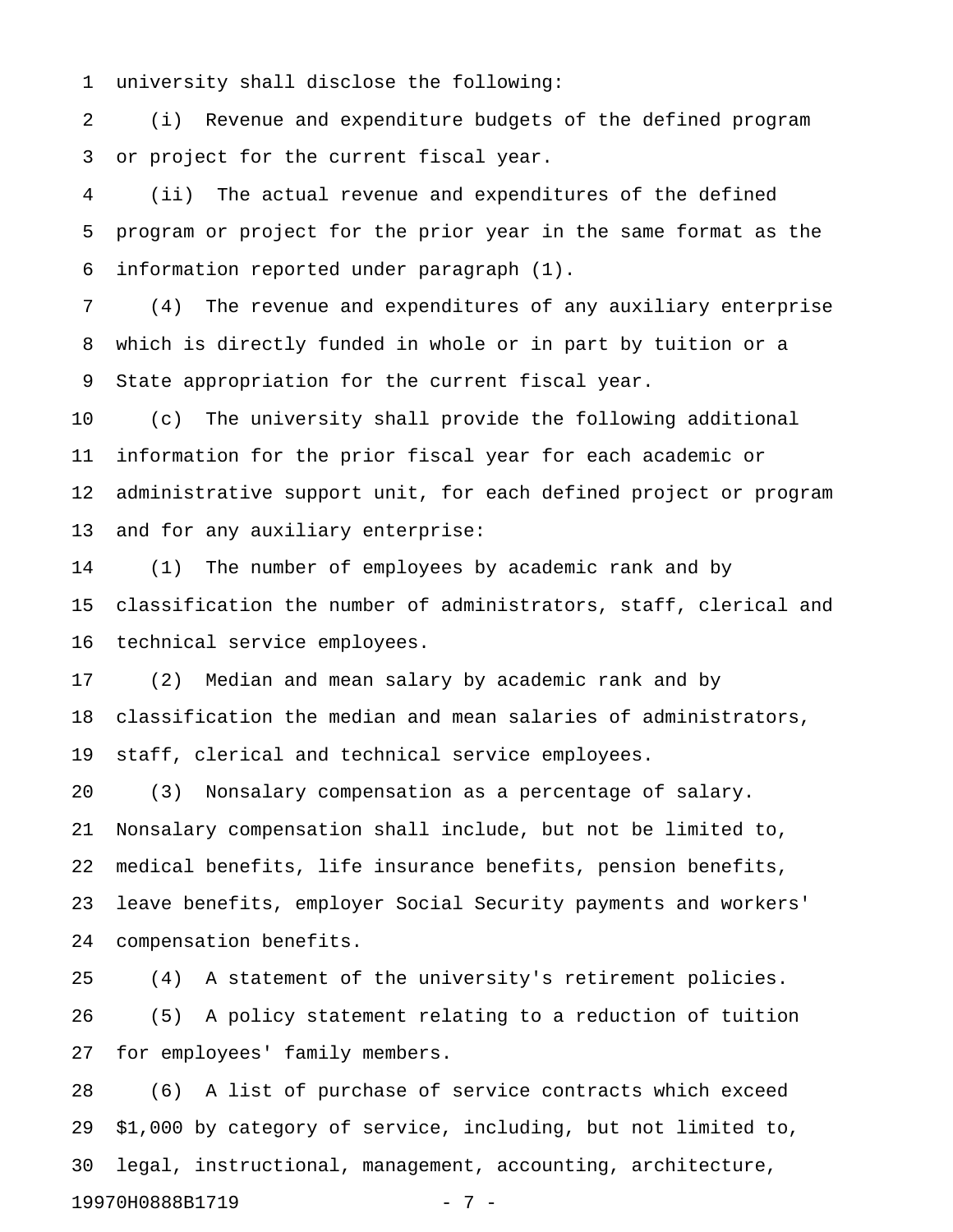1 public relations and maintenance. The list shall contain the 2 name and address of the contractor, a statement of the nature of 3 the duties of the contractor and the academic and administrative 4 support unit for which the duties are performed. If a purchase 5 of service contract exceeds 10% of the total aggregate 6 expenditure of the contract category per academic or 7 administrative support unit, then the contracted amount shall 8 also be listed.

9 (7) A list of purchase of goods contracts which exceed 10 \$1,000. The list shall contain the name and address of the 11 contractor and a list of the goods purchased and the academic or 12 administrative support unit for which such goods were 13 contracted. If a purchase of goods contract exceeds 10% of the 14 total aggregate expenditure per academic or administrative 15 support unit, then the contracted amount shall also be listed. 16 (8) A list by academic or administrative support unit in the 17 aggregate, of the expenses of travel, subsistence and lodging, 18 whether provided or reimbursed.

19 (d) The university shall submit a report of the information 20 under subsections (b) and (c) to the Education Committee of the 21 Senate and the Appropriations Committee of the Senate and the 22 Education Committee of the House of Representatives and the 23 Appropriations Committee of the House of Representatives. In 24 addition, the university shall submit a copy of the report to 25 each of the following:

26 (1) Governor's Office.

27 (2) Secretary of Education.

28 (3) State Treasurer.

29 (4) Auditor General.

30 (5) Joint State Government Commission.

19970H0888B1719 - 8 -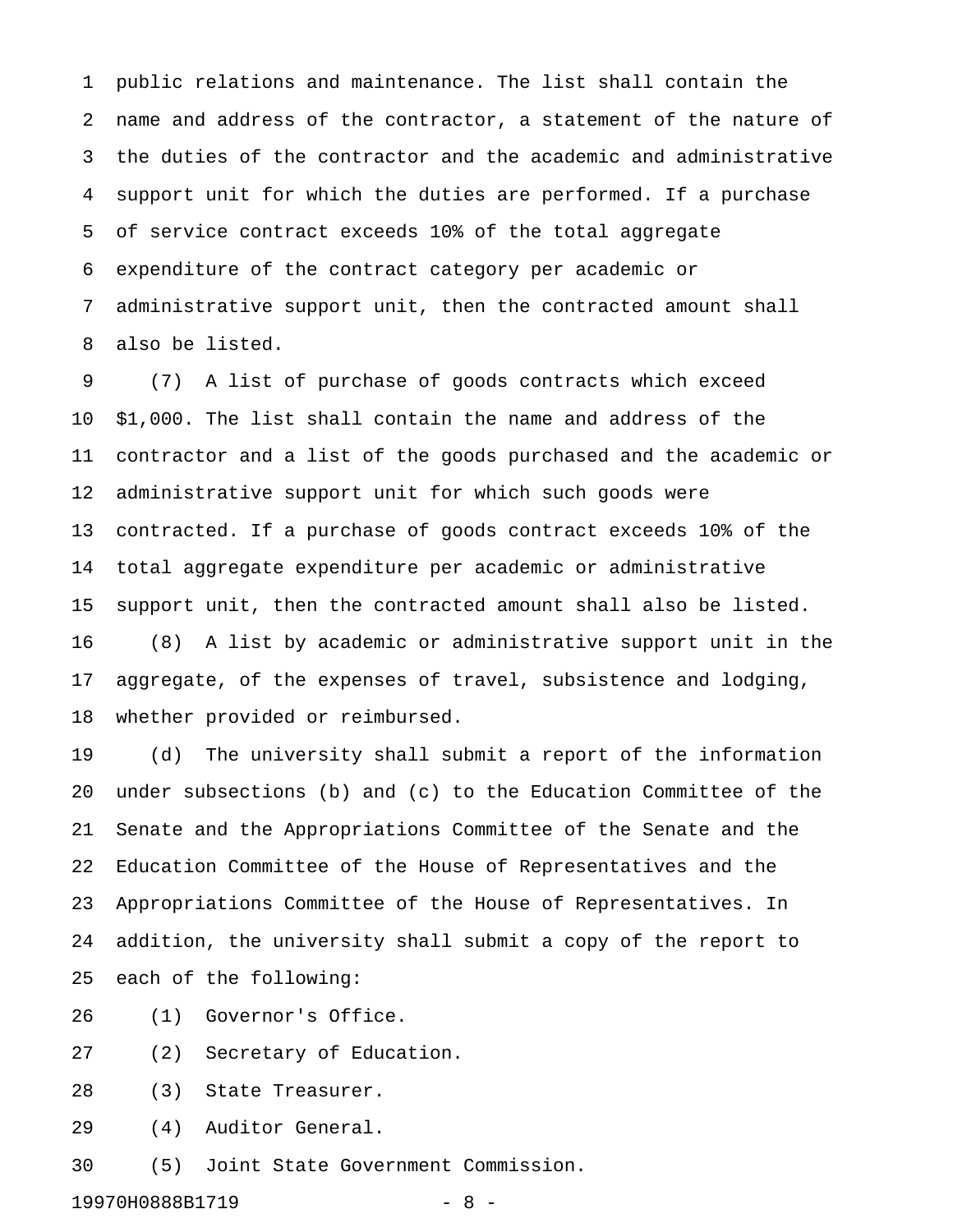1 Each such institution shall maintain a copy of the report in the 2 institution's library and shall submit a copy to each of the 3 four State regional library resource centers.

4 (e) A university's report required to be submitted under 5 this section shall be submitted within 180 days of the close of 6 the university's current fiscal year.

7 (f) The Joint State Government Commission shall develop a 8 statistical comparison analysis recognizing differences in 9 missions from the reports made under this section. A majority of 10 the members of the commission may request additional 11 documentation, except for salary or identity of individuals, 12 necessary to complete the comparative analysis. The comparison 13 shall be provided to the Education Committee of the Senate and 14 the Appropriations Committee of the Senate and the Education 15 Committee of the House of Representatives and the Appropriations 16 Committee of the House of Representatives and the four State 17 regional libraries.

18 (g) The university shall make a copy of the minutes of each 19 public meeting of the institution's board of trustees, as well 20 as a copy of the institution's integrated postsecondary 21 education data systems report, available for public inspection 22 in the institution's library.

23 Section 8. The Lincoln University shall provide full, 24 complete and accurate information as may be required by the 25 Department of Education or the majority chairman or the minority 26 chairman of the Appropriations Committee of the Senate or the 27 majority chairman or the minority chairman of the Appropriations 28 Committee of the House of Representatives.

29 Section 9. Lincoln University shall report its revenues and 30 expenditures and present its financial statements required under 19970H0888B1719 - 9 -